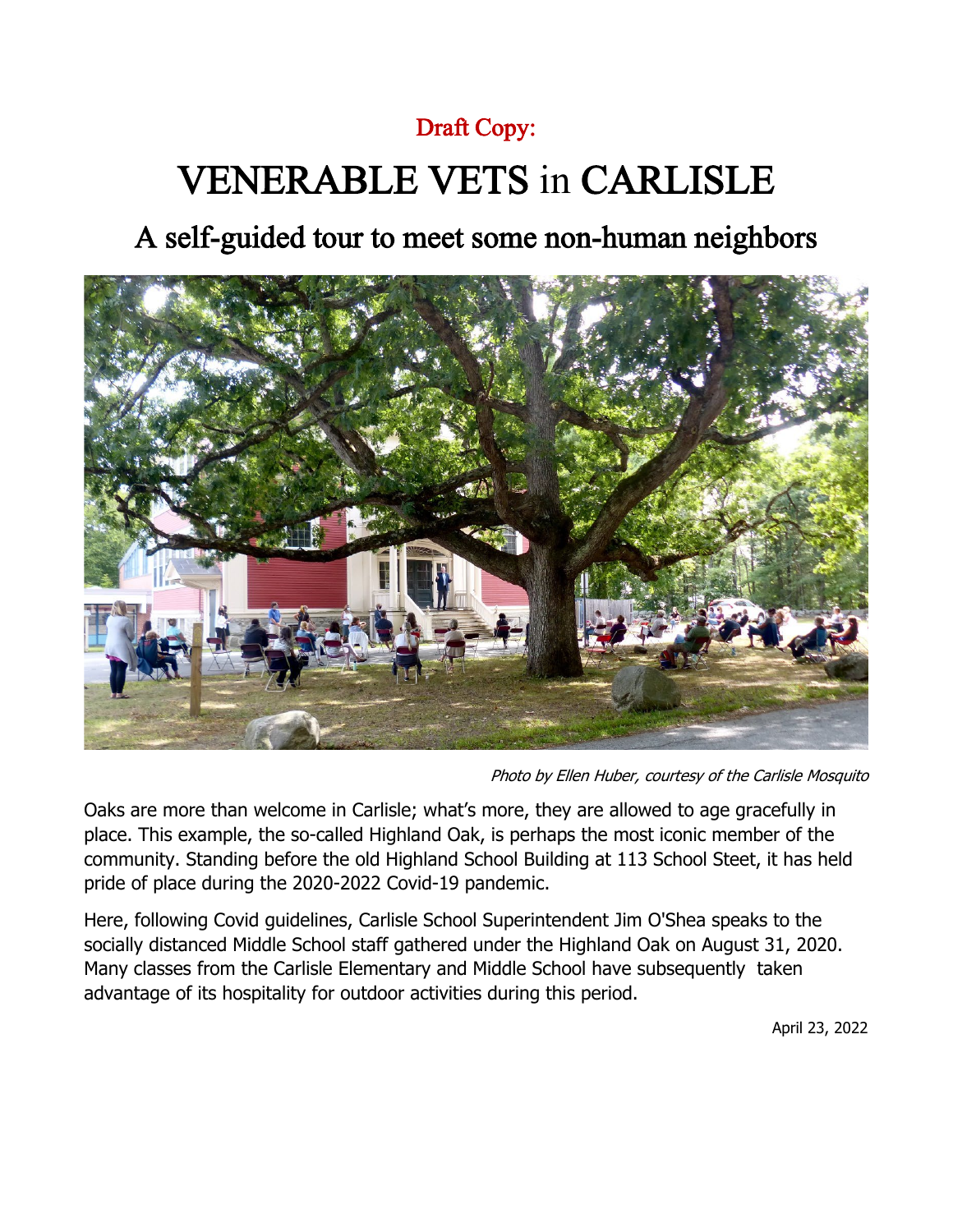# Gleason Library's Red Oak



The photograph of the 1896 dedication of the Gleason Public Library at 22 Bedford Road shows no trees, so this example on the library's west facade is at best 125 years old. The shrubberies date from the circa 2000 renovation, in which the library was expanded and updated. A volunteer at the circulation desk is a regular on the forest walks offered by Tom Wessels, and she reported learning that red oaks are so called because the bark between the raised striations is pinkish – or is it because of the red buds in late April, shown here?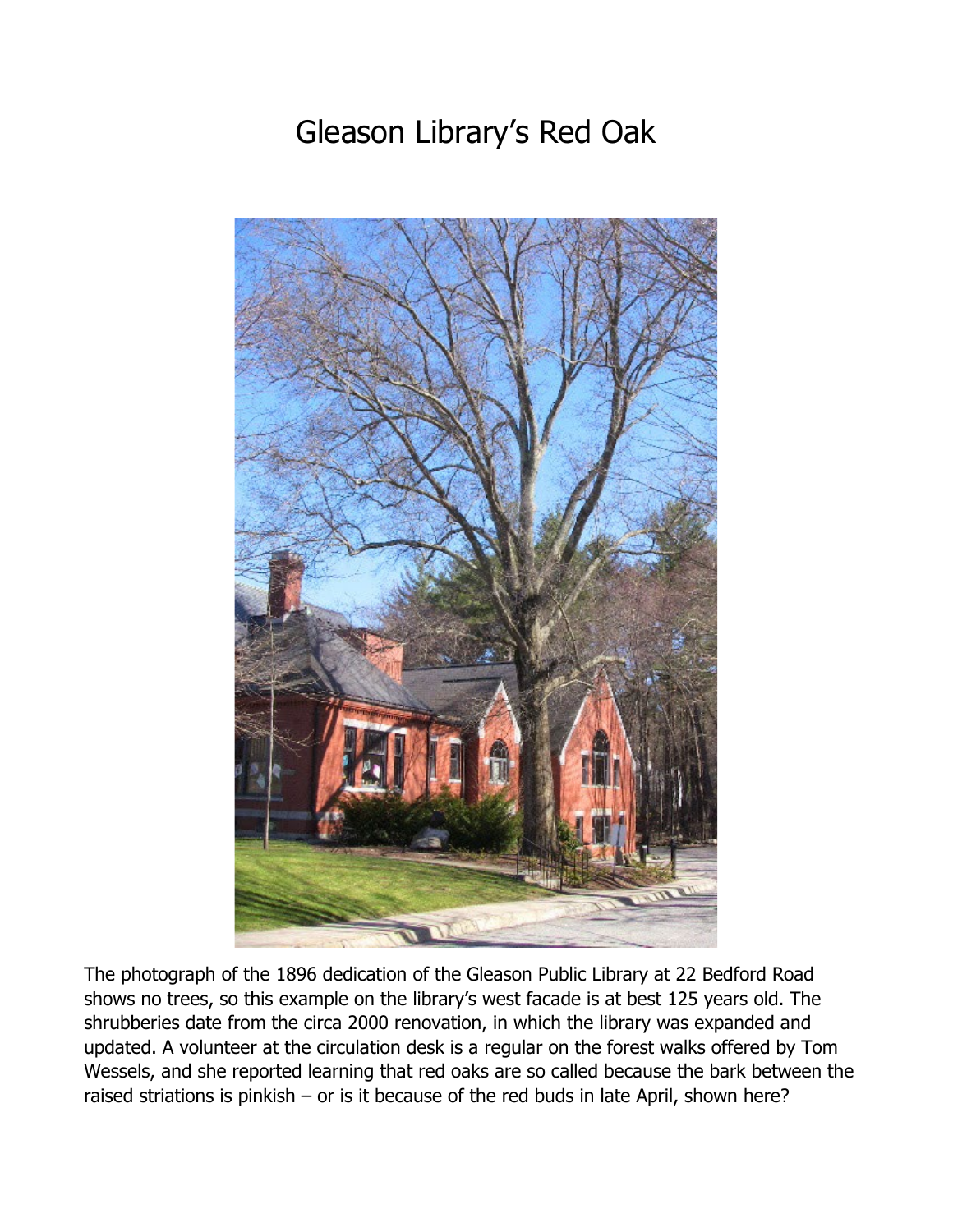# The Great Oak at Great Brook State Park



An antique schoolhouse on the hilltop on Lowell Street (at the Curve Street intersection) is dwarfed by another truly ancient and awesome oak, handsomely sited to provide summer shade